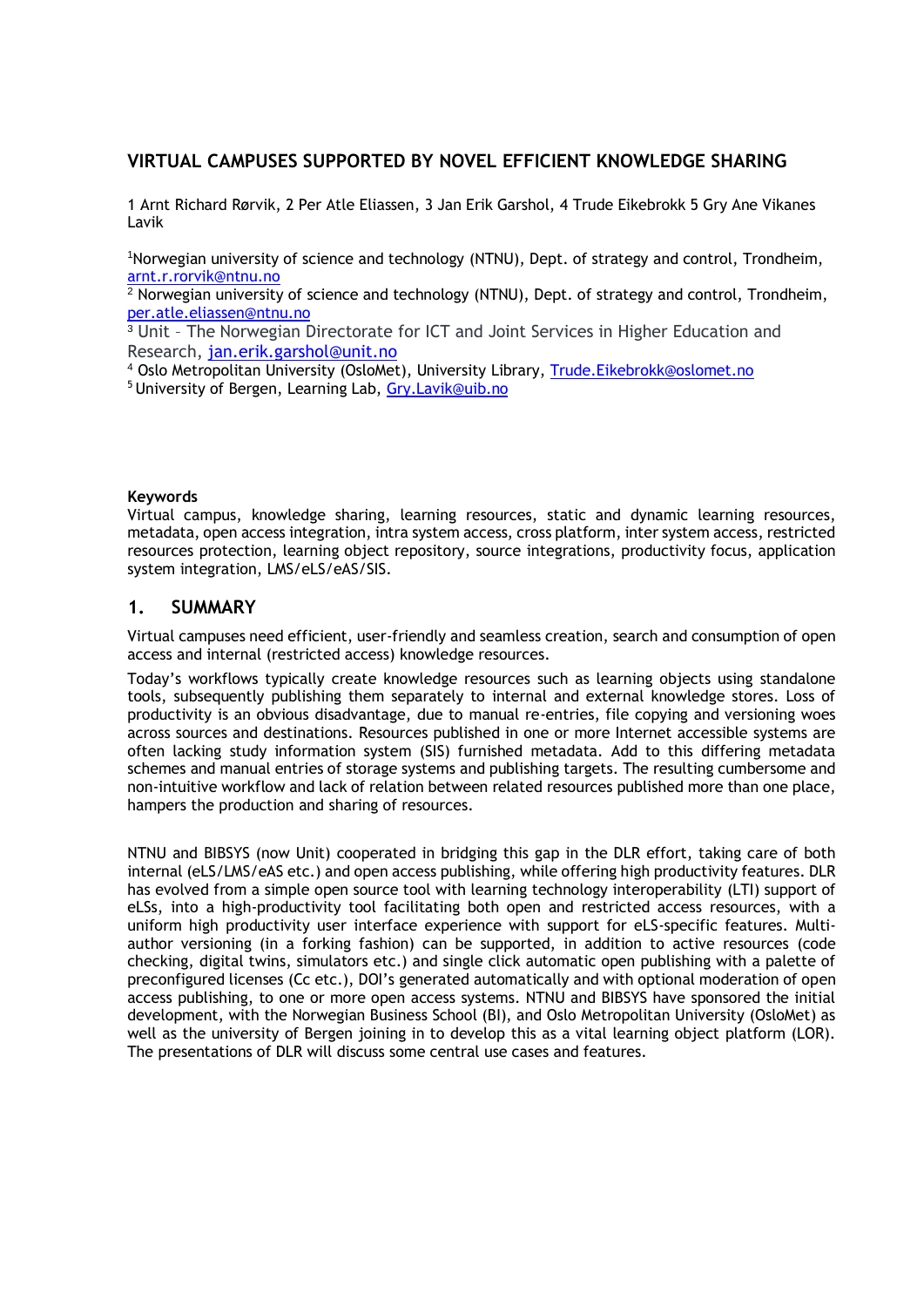# **VIRTUAL CAMPUS SUPPORTED BY NOVEL EFFICIENT KNOWLEDGE SHARING**

## **The roots of Unit (Bibsys') DLR as sharing platform**

DLR initially targeted open access learning resource sharing, with a simple user interface accessible from electronic learning systems (eLSs), stimulating open access publishing across different eLSs. The first iteration used Learning Technology Interoperability (LTI) 1.0 integration, primarily targeting Canvas eLS. Files could be uploaded to the DLR store, and Internet hyperlinks to resources could be entered along with descriptive data (metadata), such as title, subject etc. Metadata were using the Dublin core metadata scheme.

## **Vital contributions to DLR's evolution**

Lecturers and students craved for more productivity. Most wanted was *restricted access to internal resources*. Seemingly counterproductive to open access, restricted access actually helps publishers to use DLR as primary storage and publishing platform. This supports intuitive resource maturing, from internal to open. Once polished, internal resources in DLR are a check box and license selection away from open access, automatically assigning a permanent handle such as a DOI. Institutions can enable pre-publishing moderation. Copyright infringements and other open publishing mistakes are avoided.

Another much appreciated productivity feature is *direct publishing* from personal video sources such as Microsoft® Skype. The usual productivity cycle of recording, storing, uploading and enhancing with metadata is shortcut into one direct operation, with relevant metadata from the study information system (SIS) prefilled into the resource description.

Yet another feature is the option to co-write different versions of the learning resource. One author may start to develop a resource, let others contribute, co-exist in several versions, some being open and others with restricted access

Productivity support systems such as Mediasite® for video storage and streaming, Microsoft Office 365® and/or the Google counterpart is integrated, and any other sufficiently API-equipped productivity support system can be integrated likewise.

Storage of entire courses were also on the wish list, and the ability to define sequencing of learning resources as a resource in itself. Not all of these features are in full production yet, subject to approval among participating sponsors, but the underlying architecture fully supports these and other productivity features.

On the institutional level, productivity tools such as integration of automatic publishing of lecture recordings along with information about lecturer, subject etc. furnished by the SIS, were added. Active resources such as simulators, digital twins, questionnaires, comms tools etc. are easily added, and may interact with conditional release mechanisms in eLSs.

#### **Strategic concerns and architectural benefits**

Participating institutions wanted DLR to support easy replacement of eLSs, storage systems and even DLR itself. The owner of higher education institutions in Norway requires that data are created onceonly, and only re-used elsewhere. DLR satisfies these requirements, placing itself at the middle tier, accessible from applications systems (eLS, eAs etc.) at the upper tier offering those flexible store and re-use functionality, pointing to actual storage at the lower tier. Any sufficiently API-equipped storage system can be used, and subsequently upgraded, restructured or even replaced without affecting the application systems. DLR takes care of any redirections. The application systems can more easily be replaced, since permanent learning resources primarily will be stored in DLR. DLR system can easily be replaced, without affecting the use of the resources in DLR.

#### **Sources and consumers**

The Unit DLR can integrate with any knowledge source or consumer such as automatic video acquisition systems, cross-platform search and easy and highly integrable (re-) use of open access and restricted access knowledge resources. This is implemented using a mix of commercial and open source components, as illustrated in figure 1: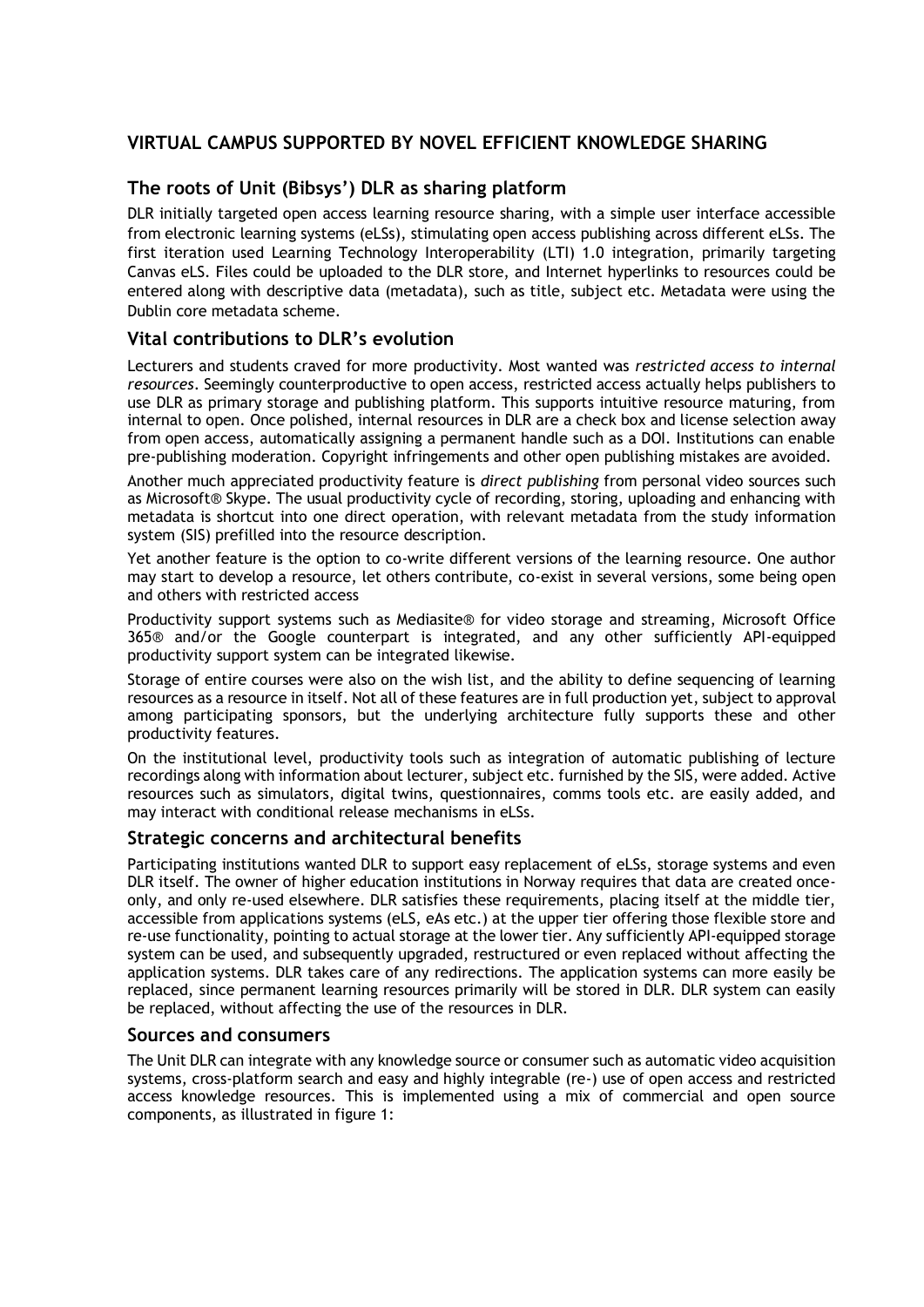

**Figure 1: Future and present components of DLR implementation**

The DLR is at the core, with three types of applications systems (eLS, eAs, LMS etc.) to the left, currently Blackboard Learn, Instructure Canvas, Open EdEx or Itslearning. The blue institution's application system uses LTI integration for DLR. This provides the application system with publishing, search and (re-) use of resources inside DLR. Native application system APIs can give tighter integration, ideally offering full daisy chainable search and storage integration, with publication, search and use of DLR material seamlessly available from within the applications system, seamlessly blending in with internally published material of the application system in question. Equally important, metadata (and even data) can be potentially be exchanged as illustrated with the connected green and purple boxes, such as the Norwegian National Library, YouTube, OER Common etc. in addition to portals and other information consumers and providers.

### **USE CASES**

**The Oslo Metropolitan University** (OsloMet) started using DLR in the spring of 2018, due to interest from educational resource producers as well as an institutional desire for efficiency and control in storing and sharing of educational resources. Once published, at one place, resources are used, shared and maintained in all forms and iterations. OsloMet now works with copyright, access issues and seamless integration between DLR and eLS (Canvas), and other educational software.

The **University of Bergen (UiB)** is consiering DLR for LOR use, seeking a tool that supports storage, retrieval, publishing and sharing of a steadily increasing production of digital educational resources. Well-defined metadata are important, supporting easy content categorization, search and management, including sharing publicly or with a smaller group, with copyright handling. Interoperability with an open version of Canvas and the Communications content management system (CMS) is required.

### **CONCLUSION**

DLR is a completely application and storage system neutral second generation learning object repository (LOR), supporting third generation LOR functionality. It interfaces with application systems (eLSs/LMSs/eASs etc.) and storage systems using well-documented standards for interchange of data and metadata. DLR not only bridges open access and restricted access resources, but offers better productivity, thanks to its close integration with productivity systems such as video production systems. A simple and intuitive user interface is enhanced with information from the study information system (SIS), suggesting descriptive data when appropriate. The gap between internal resource production, consumption and open access is bridged, optionally interfacing with open educational resources and other learning resource consumers and producers. Any digital resource (even software) is supported. DLR handles licensing, and can even support commercial resources if required.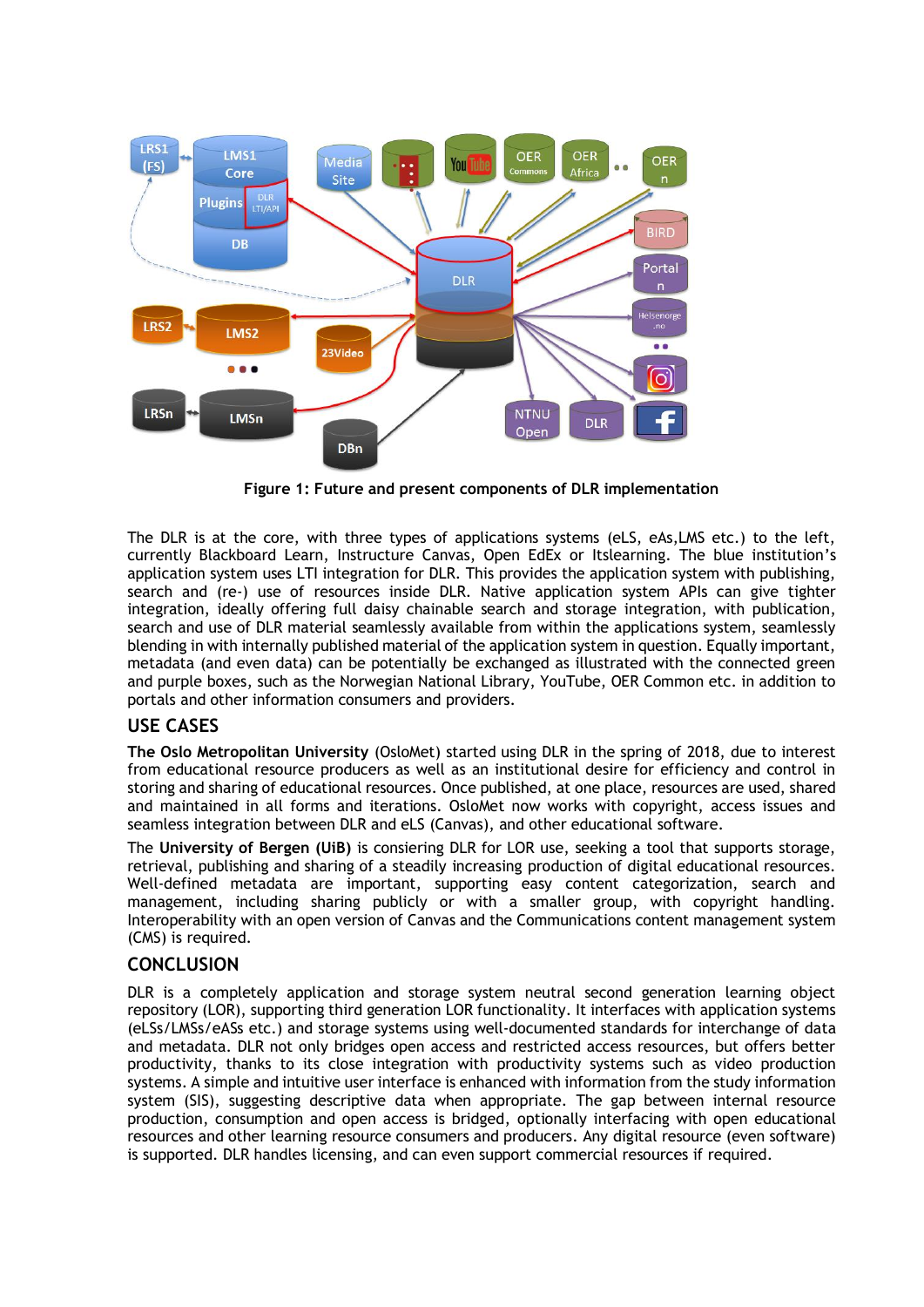# **2. REFERENCES**

Rørvik, A. R., NTNU webpage (2016 - 2019), [https://www.ntnu.no/blogger/lor-ved](https://www.ntnu.no/blogger/lor-ved-ntnu/2016/05/25/hei-verden/)[ntnu/2016/05/25/hei-verden/,](https://www.ntnu.no/blogger/lor-ved-ntnu/2016/05/25/hei-verden/) *LOR at NTNU - visions of reuse and sharing*

# **3. AUTHORS' BIOGRAPHIES**



Arnt Richard Rørvik, senior engineer, has a civil engineering degree in cybernetics. He worked for three years as an assistant professor at the Nordland university college within a wide range of IT subjects including software system design, one and a half year at the Norwegian national library with programming and project management, nineteen years as computer systems executive for the inhouse production of server- and network services in addition to project management, technology selection and strategic advisories at the university college of Sør-Trøndelag, as well as IS architecture functions, before starting at the NTNU in 2016 as a project manager dealing with the DLR system, and IT architect. He is a listed Togaf enterprise architect.



Per Atle Eliassen is IT Architect at the Norwegian University of Science and Technology, since 2015. Prior to this he has worked for over twenty years at some of the largest Norwegian banks and financial services groups - 5 years as a Business and IT Architect, 8 years as Executive Manager for IT departements and some 10 years as Project Manager. He has studied Business Economics at the Norwegian Business School and Master of Management studies at the Norwegian University of Science and Technology.